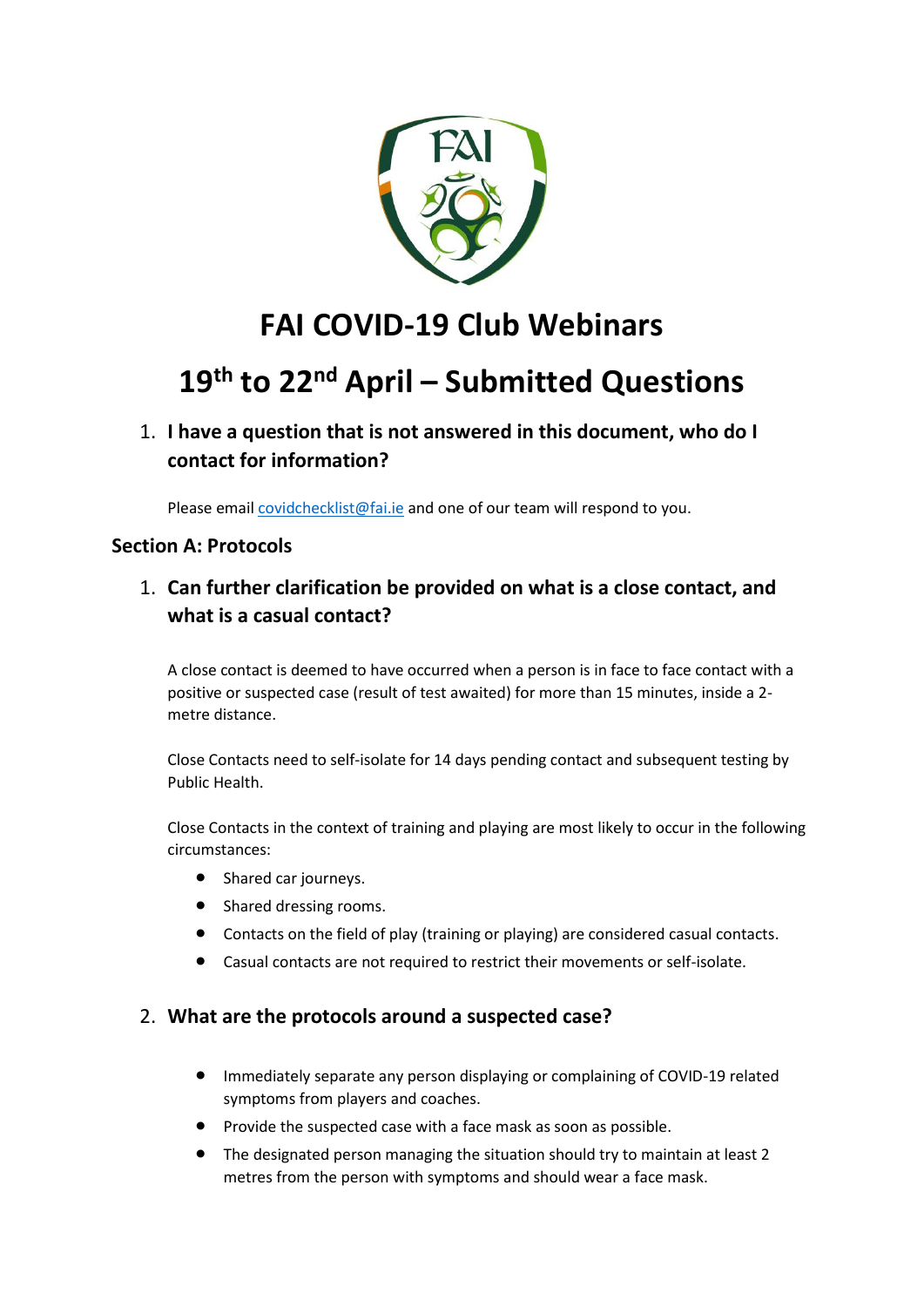- Provide the person with tissues and hand sanitiser and ensure that all tissues are disposed of in a waste bag that can be tied and marked as separate from other waste.
- If they are well enough to go home, arrange for them to be transported home by a family member as soon as possible and advise them to inform their general practitioner by phone of their symptoms.
- If they are too unwell to go home or advice is required, contact 999 or 112 and inform them that the sick person is a COVID-19 suspect.

# 3. **What are the protocols if a player is a close contact of a suspected case/close contact? Is there steps to follow whilst waiting for a test result and actions to take if the result is positive or negative?**

Please consider the following questions.

- *1. Has the player travelled with other players or staff members to games and training over the past 14 days?* If the answer is yes, the player and those he/she travelled with should stand down until test results are known and public health have completed their contact tracing process. If the answer is no, there is no requirement for anyone other than the player to stand down.
- *2. Has the player socialised with other squad members over the past 14 days?* If the answer is yes, the player and those he/she travelled or socialised with should stand down until test results are known and public health have completed their contact tracing process. If the answer is no, there is no requirement for anyone other than the player to stand down.
- *3. Has the player been in a dressing room, meeting room or on a team bus for 15 minutes or more with the full squad over the past 14 days?* If the answer is yes, the player and those he/she travelled with should stand down until test results are known and public health have completed their contact tracing process. If the answer is no, there is no requirement for anyone other than the player to stand down.

If the suspected case tests negative, the close contact is no longer deemed a close contact and there is no requirement for anyone to stand down.

# 4. **Can players from different counties or Northern Ireland attend training sessions?**

Coaches and players are permitted to travel within their own county or outside their county up to a maximum of 20km beyond their residence for training. All relevant authority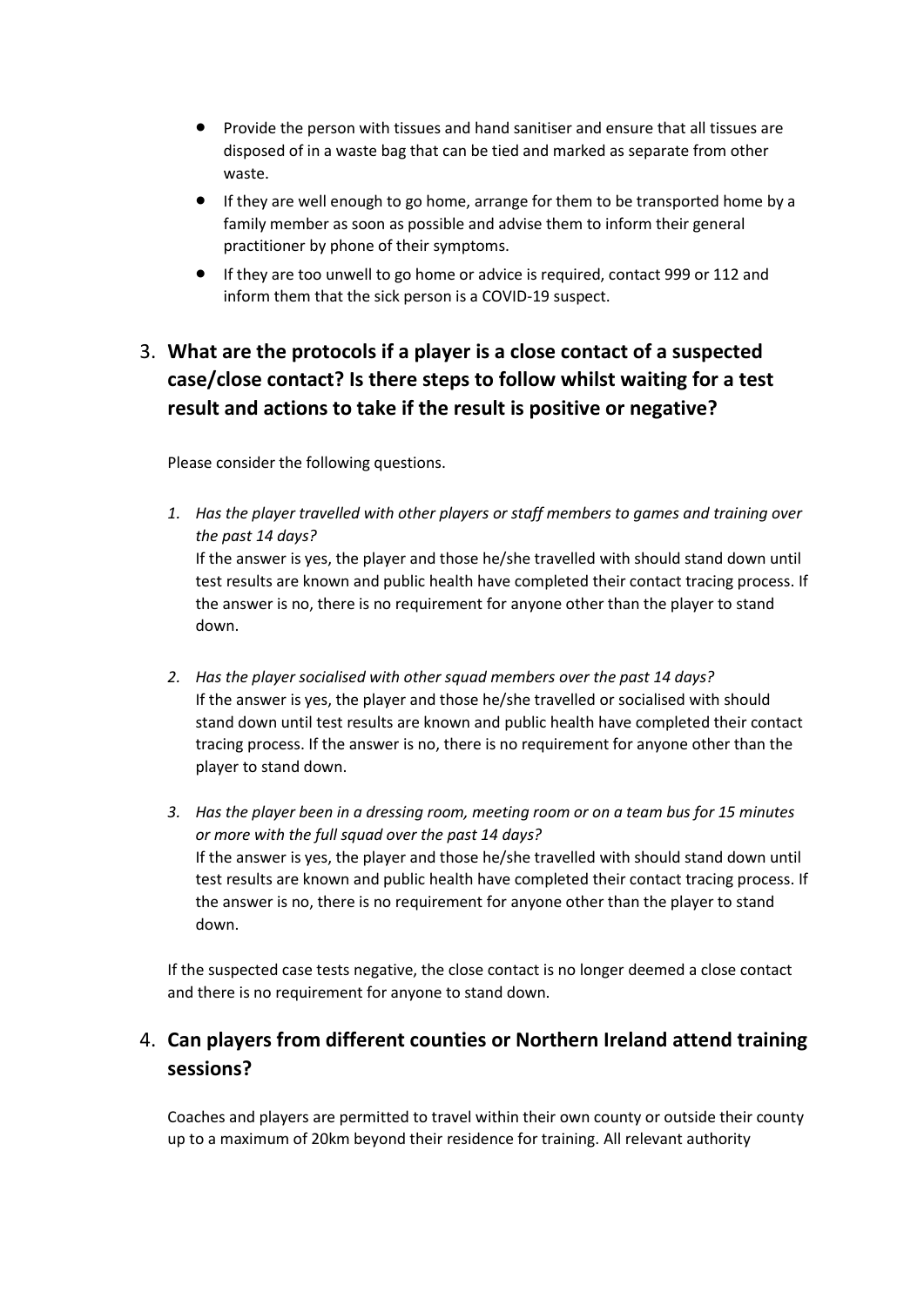guidelines should be adhered to at all times.

#### 5. **For U18 children, can one parent be present during the training session?**

A parent or guardian is allowed to accompany any player under the age of 18 to training and may remain at the venue for the duration of the training session. However, please only attend if essential circumstances exist.

Any parent or guardian attending a training session must strictly observe 2 metres social distancing at all times. Strictly no gatherings of groups while training is ongoing are permitted. Protocols must be followed throughout the duration of sessions.

Adhere to club management protocols to include one-way traffic system and designated drop off points if applicable.

# 6. **Should a record of temperature checks be kept of all individuals entering the club grounds and do they need to be reported?**

No, this is not a requirement.

## 7. **Should parents who are present during the session as an observer be recorded on contact tracing lists?**

No, but if they need to stay, they should keep their distance from the training pod.

## 8. **Is there any changes to the protocols or increased risk to be cognizant of when taking into account more transmissible variants?**

Please adhere to all protocols and reinforce the messaging provided by Government and HSE.

## 9. **Should coaches/players be asked to complete a Health Declaration before every training?**

It is not a requirement but it is at the discretion of the club if they wish to include this within their own local protocol.

## 10. **Is there any technology developed by the FAI that can be used by clubs to manage protocols i.e. Health Declaration & Contact Tracing?**

No, there is no technology available. It is at the discretion of the club as to how they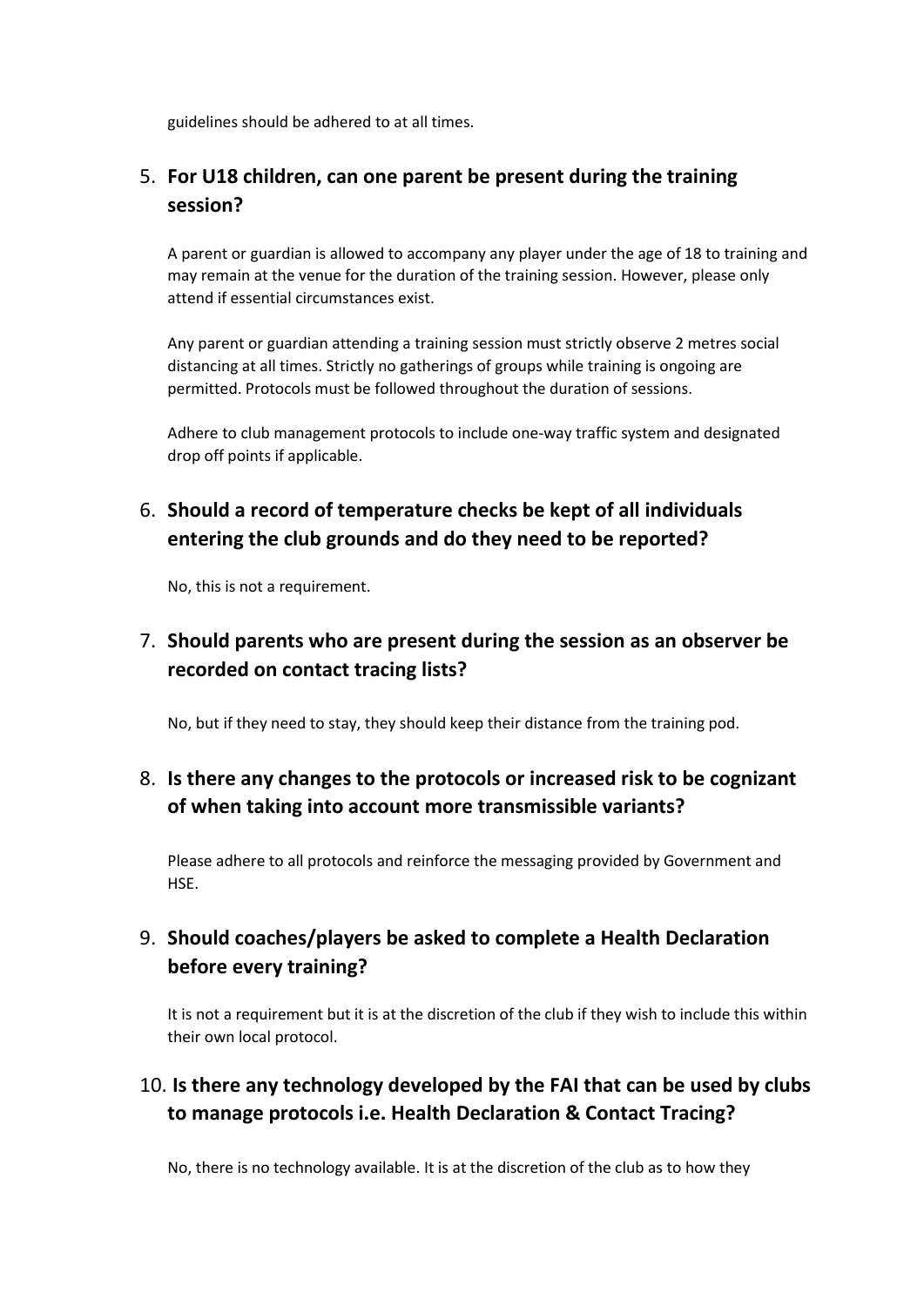document information.

#### 11. **How long should you keep attendance lists?**

4 weeks – This is required in the event of retrospective tracing.

#### 12. **Is there any actions that a club needs to take to return to training?**

- All clubs must complete a COVID-19 Checklist for 2021 prior to returning to training.
- Clubs must confirm appointment of COVID-19 Compliance Officer(s) to FAI via the checklist prior to returning to training.
- Clubs must ensure, through their Compliance Officers, that all coaches, parents/guardians and players are fully aware of their responsibilities

## 13. **Does the 'Return to Training' Checklist need to be emailed back to FAI before the 26th April?**

The checklist needs to be returned to [covidchecklist@fai.ie](mailto:covidchecklist@fai.ie) before any commencement of training from the 26<sup>th</sup> April.

## 14. **Does the checklist from last June need to be resubmitted this year if nothing has changed?**

Each club needs to submit a 2021 COVID-19 Compliance Checklist prior to commencement of training.

## 15. **Does the risk assessment have to be submitted with the FAI Covid Checklist?**

No – it is held by the club and updated when required.

# 16. **Will mask-wearing and the wearing of other PPE be applicable to any person (player, parent, coach) when attending/dropping off for a training session?**

No, it is not a requirement to wear a mask or PPE unless attending to an injured player on the pitch.

#### 17. **Can clubs and coaches have input into the Return to Play protocol?**

Our protocols are developed by an Expert Group with representation from different strands of the game in consultation with Sport Ireland, HSE and Government.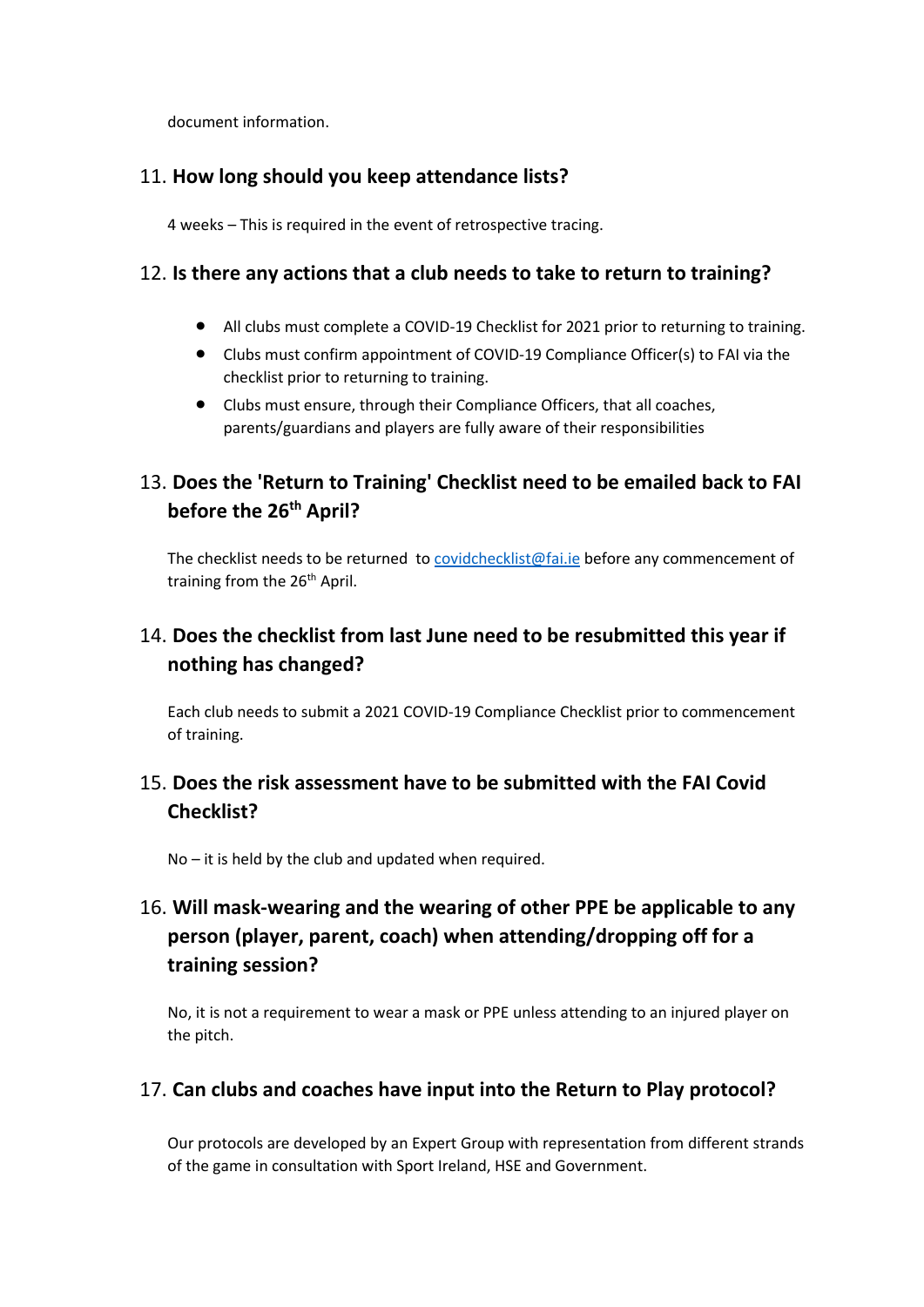#### 18. **Are 15 minute time-gaps between sessions necessary?**

A 15-minute gap between sessions must be implemented if consecutive training sessions are scheduled on the same training area. Keep training times staggered to ease the flow of arrivals and departures of players and coaches.

#### 19. **Can indoor facilities be used?**

No indoor gatherings/meetings are permitted.

## 20. **Can a player/coach be training with two teams i.e. two teams in a club, club and ETP, club and academy etc.?**

This is fine once all protocols are followed in all sessions at all times.

# 21. **Is it the responsibility of the club to ensure players adhere to protocols before, during and after the training session?**

Personal responsibility is most important here and should be reinforced with coaches at all times. If protocols are not being adhered to, the club should address it as it sees fit.

#### 22. **Can toilet facilities be used?**

Yes, access to sanitary facilities is permitted but access should be managed in terms of capacity at any given time.

#### **Section B: The COVID-19 Compliance Officer**

#### 1. **Does the COVID-19 Compliance Officer need to be at every training session?**

Yes, no session should take place without a COVID-19 Compliance Officer present.

# 2. **When taking attendance and submitting list of players who attended the session – how quickly does that have to be sent into the club COVID-19 Compliance Officer?**

It is recommended that the list is submitted as soon as possible.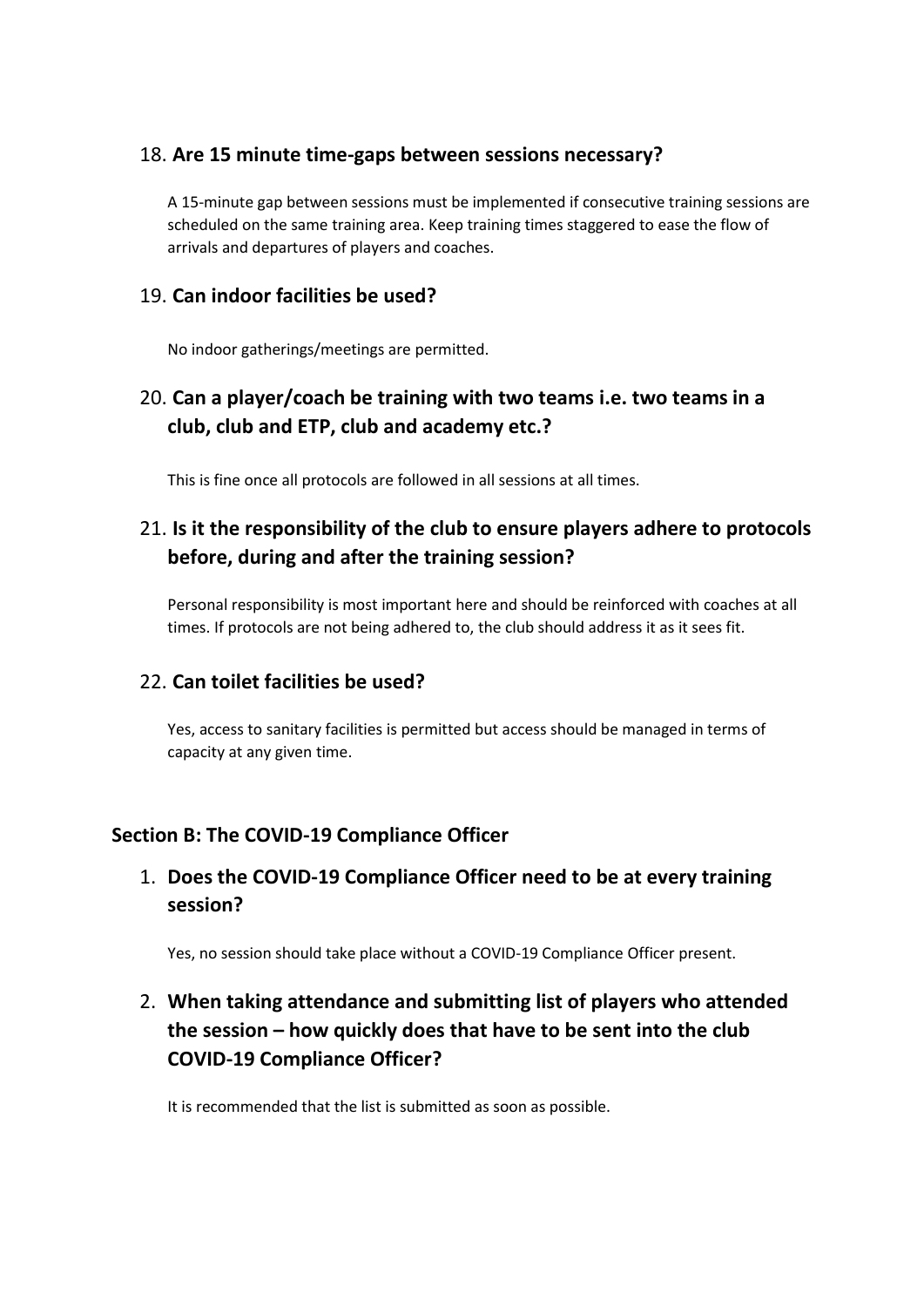# 3. **Can a coach take part in a session and act as a COVID-19 Compliance Officer?**

No. The COVID-19 Compliance Officer is a separate role. Within clubs, coaches can cover another session they are not coaching in, but they cannot take two roles for the same session.

# 4. **Could the protocol change in the future to allow one of the two coaches act as COVID-19 Compliance Officer?**

No, this policy is determined by our Child Welfare and Safeguarding policy. Two coaches are required to be with the group at all times. A COVID-19 Compliance Officer may have to step away from the group for an undefined period of time to complete their duties.

#### **Section C: Training Sessions**

#### 1. **Will teams need to continue to train with reduced numbers in pods?**

Yes, for underage training (Under 18), the maximum numbers is a Group of 15 (13 players and minimum 2 coaches)

### 2. **In a pod of 15, how should teams that have more than 15 players manage their session?**

It is at the discretion of the coach on how they split a team into pods.

## 3. **If a team has a squad of 18 players can they have two pods with a coach in each pod?**

No – each pod should have a minimum of 2 coaches present at all times.

#### 4. **How many players can we have on site/per pitch at any one time?**

More than one team can train at a venue at any given time provided there is a clear buffer zone of at least 15 metres between the groups - pods of 15 including coaches.

## 5. **Does the 15 metres buffer still apply if there is a natural divide between pitches in a specific area i.e. netting, cage, wall.**

The buffer is not applicable if there is a natural or obvious boundary.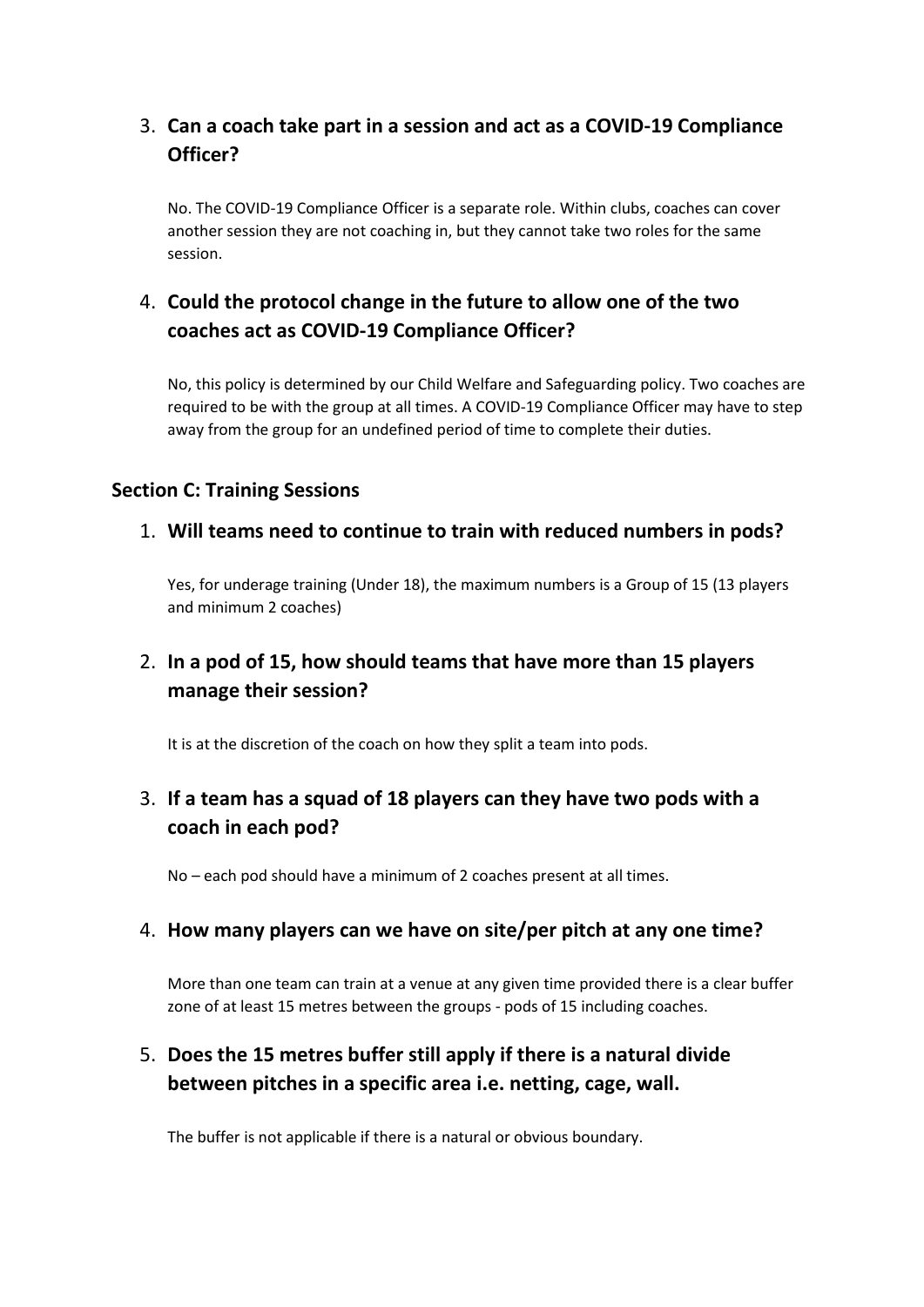#### 6. **Does equipment need to be sanitized during a training session?**

All training equipment – including goalposts - must be sanitized before and after every training session.

#### 7. **Will a curriculum of non-contact practices be provided for use of coaches?**

Yes, non-contact coaching practices will be made available at <https://www.fai.ie/domestic/news/fai-safer-return-to-train-protocol> in the week beginning 26<sup>th</sup> April.

#### 8. **What are the minimum dimensions of a training area required for a pod of 15?**

It is suggested that training areas should allow for all players to have a static 2 meter radius. A minimum area of 30m x 25m would allow this for a group of 15. Please use as much space as you have available whilst allowing for the 15m buffer for other sessions.

#### **Section D: Messaging**

#### 1. **Is the messaging of previous signage still applicable?**

Yes, all key messages still apply.

# 2. **Will messaging please emphasise to players and coaches that the latest Government/Public Health advice must continue to be followed when travelling to training?**

Yes, all messaging will be in line with Government & HSE advice.

#### **Section E: Finance**

## 1. **Is the FAI providing a relief fund for clubs paying for infrastructure to mitigate the risk of COVID-19 and fixed costs given the loss of income?**

The FAI carried out a Grassroots survey in January to gather as much information as possible on losses incurred by affiliates, leagues and clubs. We are engaged with Sport Ireland and Government on this and will announce details of any funding application opportunities as and when we can.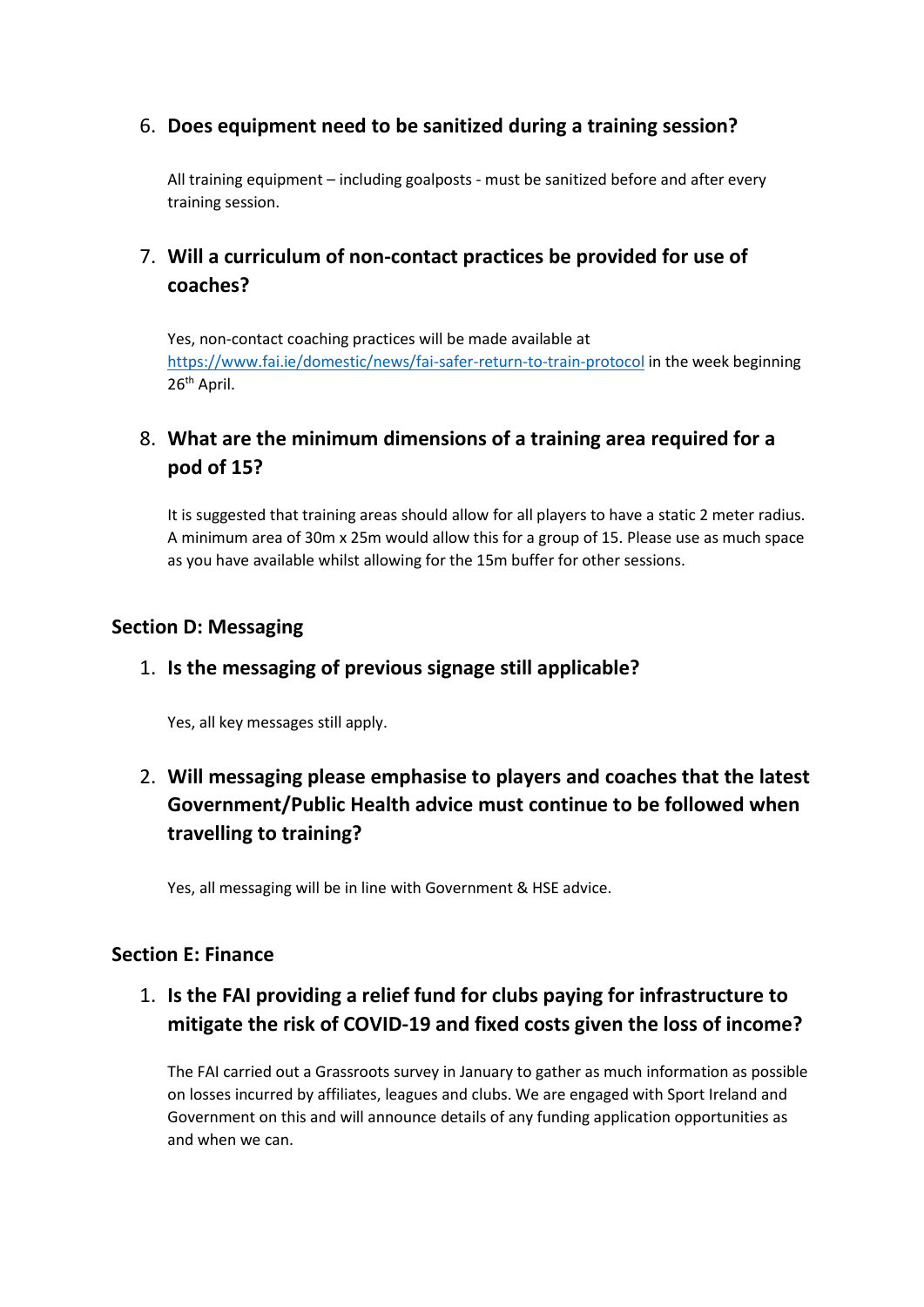#### 2. **Does COVID-19 have an impact on our insurance policies?**

Please consult directly with your insurance provider. Clubs are advised to inform insurers of their intention to return to training.

#### **Section F: Miscellaneous**

# 1. **Are players that are 2003 born and have already turned 18 in 2021 permitted to return to train with Under 18 teams on the 26th April?**

Players registered with Under 18 squads and younger can train.

### 2. **Will clubs be subject to independent inspections during training sessions?**

All stakeholders, including players, coaches, administrators and parents have a responsibility in ensuring the guidelines are adhered to at all times. In turn, this will ensure that our children can continue to participate safely in sport.

# 3. **For clubs renting facilities for training sessions, is the duty of care to be in compliance with COVID-19 protocols the responsibility of the venue, of the group using the facility or do both have equal responsibility?**

All parties involved in hosting and organizing the session have responsibility. Good communication between COVID-19 Compliance Officers of venue and club is encouraged to ensure all protocols are adhered to. If all individuals take personal responsibility in adhering to all protocols, our game will remain safe.

#### 4. **Can gym facilities in a club be used?**

No indoor gatherings/meetings are permitted. Please continue to follow Government guidelines in relation to the use of gyms.

#### 5. **Can a coach who does private sessions take participants from a number of different clubs for sessions?**

Yes. The coach should ensure that they are in compliance with the Safer Return to Train protocol.